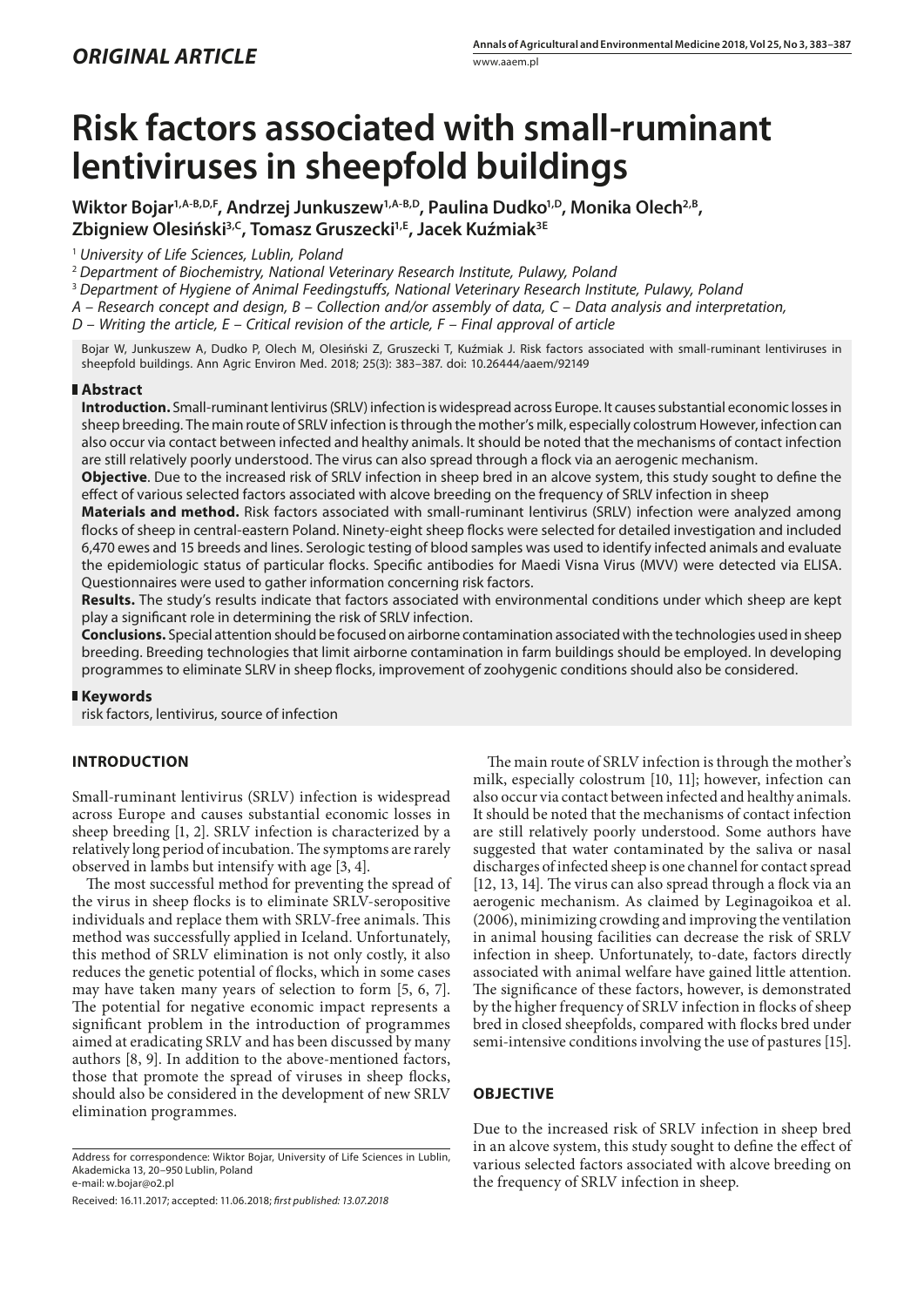Wiktor Bojar, Andrzej Junkuszew, Paulina Dudko, Monika Olech, Zbigniew Olesiński, Tomasz Gruszecki, Jacek Kuźmiak. Risk factors associated with small-ruminant…

## **MATERIALS AND METHOD**

**Animals.** Selected risk factors associated with SRLV infection were analyzed among flocks of sheep from central-eastern Poland. Ninety-eight flocks were selected for detailed investigation and included 6,470 ewes and 15 breeds and lines of sheep: Polish Merino (3.49% of the tested head age), Polish Lowland (3.76%), Wielkopolska (2.76%), Zelazna (0.21%), Uhruska (57.28%), Olkuska (2.39%), Polish Heath (0.72%), Swiniarka (4.62%), Polish Mountain (3.01%), Podhale Zackel (1.06%), Blackheaded Mutton (2.60%), Ile de France (2.91%), Berrichone du Cher (3.56%), synthetic prolific meat line BCP (7.01%), and SCP (4.62%). In this breed structure, the Urhuska predominated. When selecting the flocks, it was determined that all the breeds would be represented in the under study group.

**Data collection.** On the day blood samples were collected from the animals, the farmers were individually interviewed by the research team using an own prepared questionnaire. The questionnaires included both open and close-ended questions. The aim of the questionnaire was to evaluate potential risk factors conducive to the spread of SRLV in sheep flocks, such as the construction material used for livestock buildings, the area per ewe, feeding technology, the presence of a forage passage, the place forage is stored, material used for the livestock building roofing, factors affecting animal welfare (deep/shallow litter, grillage technology), and the frequency of manure removal. The condition of the buildings was evaluated on a 5-point scale (1-very bad, 2-bad, 3- moderate, 4-good, 5-very good).

The manager of every flock evaluated in the study was affiliated with the Regional Union of Sheep and Goat Breeders (RASGB), which supervises breeding work on the farms. Additional information useful for the analyses and results interpretation of the study, including the animals and their turnover in the studied flocks, was gathered from information provided by the RASGB.

**Choice of sampling strategy.** The flocks were stratified for analysis [16, 17, 18]. The aim was to define the factors that are conducive to the spread of lentivirus infections in sheep, without the need to examine all of the animals. This made it possible to plan the number of samples taken, taking into consideration the analytical possibilities as they related to the structure of a given flock characteristic to the region being researched, and the accuracy assumed in advance, which would reflect the measurement error. In order to improve the effectiveness of the stratification, a multistage cluster sampling scheme was applied. The flocks were divided into groups (called 'clusters') based on size: small (1–11 individuals), medium (12–100 individuals), and large (>100 individuals). How many animals should be examined from the flocks within a particular cluster was then calculated. It was assumed that in order to reveal all seropositive flocks in the study, the accuracy of determinations of the level of infection within a flock would have to be no less than 8%, regardless of its size.

A total of 2,925 sheep were singled out for serum sampling from the overall population of 6,470 ewes bred in 98 brood flocks of different sizes. The percentage of animals within a particular flock from which serum samples were taken differed and depended on the flock size. For example, as a

result of stratification, in small flocks (up to 11 sheep), serum from all of the animals was examined, whereas in large flocks (>100 animals), serum from 30% of the sheep in the flock (chosen randomly) was analyzed.

**Seroepidemiologic analyses.** The identification of infected animals and the epidemiological assessment of each flock was made based on serological tests of blood serum samples. Detection of specific antibodies against MVV was performed using a commercially available ELISA test (MAEDI VISNA/ CAEV verification, IDEXX, Montpellier, France), according to the manufacturer's recommendations. This test was based on indirect ELISA which uses an immunogenic peptid of a transmembrane protein and the recombinant p28 protein which enters into the composition of the viral capsid. Sensitivity and diagnostic specificity of this ELISA kit are 99.8% and 99.7%, respectively.

**Risk factor model development.** In order to identify the primary animal welfare and environmental condition risk factors impacting the spread of lentivirus infections in sheep and to define the pathways by which viruses of this type spread, odds ratio (OR) were calculated. The OR represented a universal measurement for defining and comparing the impacts of particular risk factors. The chi-square test was used to determine the significance of differences in proportions, and the Mantel-Haenszel test was used for corrected risk analyses. The data were analyzed using the programme 'R', module 'epir' [19]. Calculations of point estimates and confidence intervals were based on equations reported by Rothman (2002) [20] and Jewell (2004) [21].

## **RESULTS**

Various factors that could affect the risk of SRLV infection in flocks of sheep from central-eastern Poland were evaluated in the present study. Table 1 presents the results of analyses of factors associated with livestock buildings. The material used to build the sheepfolds did not significantly increase the risk of lentivirus infections in the flocks (OR <1;  $p > 0.05$ ). Similar results were obtained with respect to the condition of the buildings. However, it was observed that SRLV infection risk increased with an increase in area per ewe (OR 3.58 [95% CI 2.5, 5.12]). It is worth noting that in flocks where the area per ewe was  $\geq 5$  m<sup>3</sup>, the prevalence was 12.95%, whereas in other flocks it was lower (3.99%). The technology used for animal maintenance had a considerably greater impact on the increase in SRLV infection risk. The absence of a forage passage significantly increased the risk index OR, which in this case was 2.11 (95% CI 1.55, 2.88). Importantly, the prevalence in flocks which had no forage passage was almost twice that in flocks kept in sheepfolds with a passage (11.92% vs. 6.03%). Storage of forage in the sheepfold attic also significantly impacted the risk of infection (OR 1.82 [95% CI 1.43, 2.33]; p<0.0001). The prevalence for sheepfolds in which large amounts of forage were stored in the attic was 13.05%, vs. 7.61% for buildings without an attic. The material used to construct the sheepfold roof covering was also examined. It was observed that the use of a material other than metal sheeting to cover the roof could increase the lentivirus infection risk (OR 1.86 [95% CI 1.27, 2.74]). A negative influence of asbestos roof covering was also found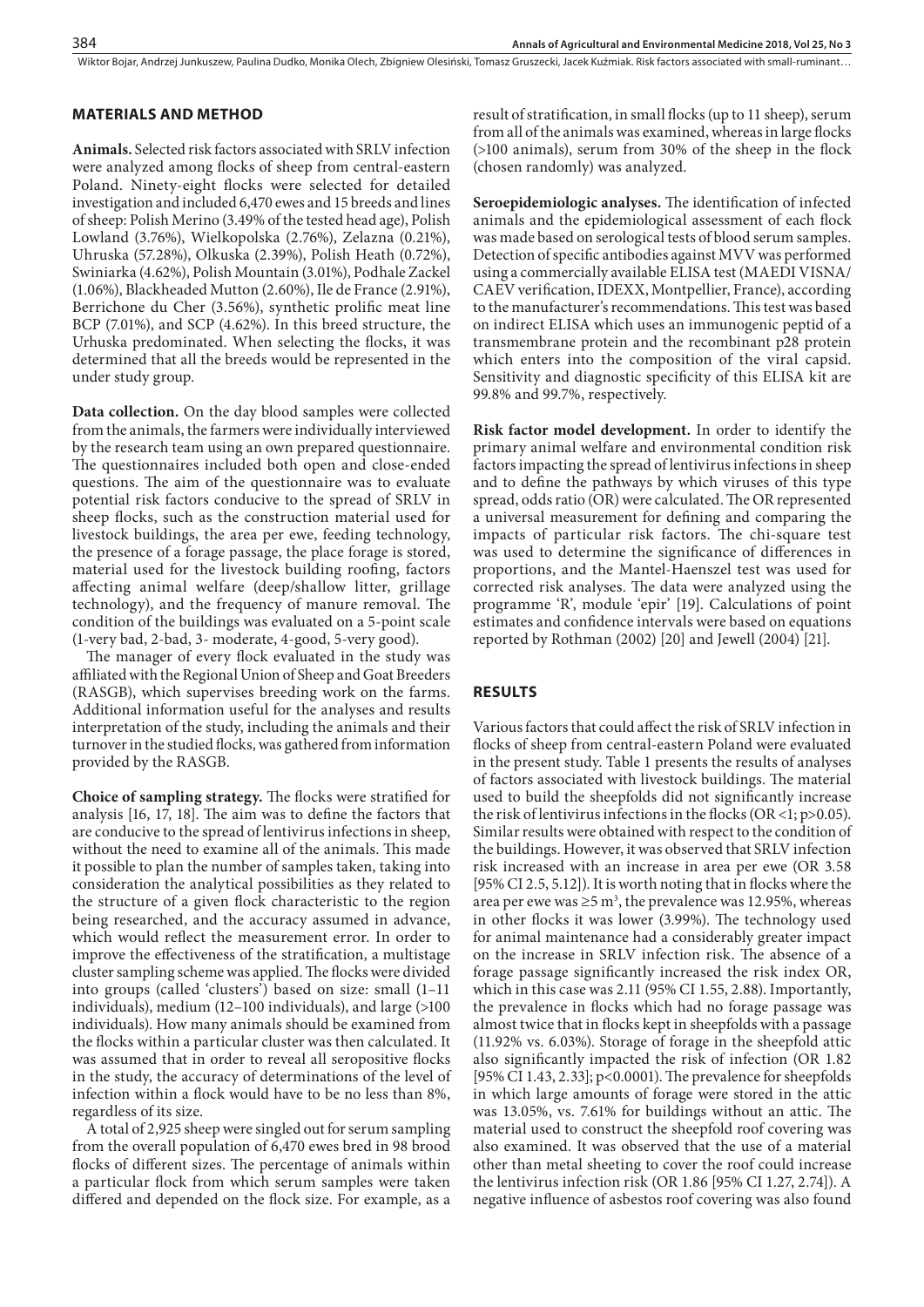(OR 2.48 [95% CI 1.82, 3.36]). It should be noted that in all the cases discussed in which a significant association was found, the p-values were ≤0.001.

As shown in Table 1, the use of deep litter for sheep breeding also significantly increased the risk of SRLV infection in the flocks observed (OR 5.99 [95% CI 3.48, 10.33]). The prevalence of infection was more than 5 times higher in flocks in which animals were bred in deep litter versus those in which animals were bred in shallow litter.

**Table 1.** The influence of factors associated with sheepfold buildings and breeding technology on the increase in SRLV infection risk

| Risk factor                           | Category                                 | <b>MVV</b><br>seropositivity |       | OR (CI)               | Prev.<br>(9/6) | p-value  |
|---------------------------------------|------------------------------------------|------------------------------|-------|-----------------------|----------------|----------|
|                                       |                                          | $(+)$                        | $(-)$ |                       |                |          |
| Type of<br>building                   | Wooden                                   | 41                           | 439   | 0.8<br>(0.56, 1.12)   | 8.54           | 0.192    |
|                                       | <b>Brick and other</b>                   | 257                          | 2188  |                       | 10.51          |          |
| Building<br>condition                 | Moderate, bad,<br>and very bad           | 131                          | 1289  | 0.81<br>(0.64, 1.04)  | 9.23           | 0.094    |
|                                       | Good and very<br>good                    | 167                          | 1338  |                       | 11.10          |          |
| Area per ewe                          | $\geq$ 5 m <sup>2</sup>                  | 262                          | 1761  | 3.58<br>(2.5, 5.12)   | 12.95          | < 0.0001 |
|                                       | $<$ 5 m <sup>2</sup>                     | 36                           | 866   |                       | 3.99           |          |
| Sheepfold<br>with a forage<br>passage | No                                       | 246                          | 1817  | 2.11<br>(1.55, 2.88)  | 11.92          | < 0.0001 |
|                                       | Yes                                      | 52                           | 810   |                       | 6.03           |          |
| Storing<br>forage in an<br>attic      | Yes                                      | 181                          | 1206  | 1.82<br>(1.43, 2.33)  | 13.05          | < 0.0001 |
|                                       | No                                       | 117                          | 1421  |                       | 7.61           |          |
| Roof cover                            | Asbestos-<br>cement<br>covering          | 267                          | 2160  | 1.86<br>(1.27, 2.74)  | 11.00          | 0.0013   |
|                                       | metal sheets                             | 31                           | 467   |                       | 6.22           |          |
| Type of litter                        | Deep                                     | 284                          | 2028  | 5.99<br>(3.48, 10.33) | 12.28          | < 0.0001 |
|                                       | Shallow                                  | 14                           | 599   |                       | 2.28           |          |
| Frequency<br>of manure<br>removal     | Once per year/<br>less frequently        | 207                          | 1331  | 2.21<br>(1.71, 2.87)  | 13.46          | < 0.0001 |
|                                       | Twice per<br>year and more<br>frequently | 91                           | 1296  |                       | 6.56           |          |

The risk index was also influenced by the frequency of manure removal from the sheepfold. In flocks in which the manure was removed only once per year, the SRLV infection risk was higher (OR 2.21 [95% CI 1.71, 2.87]; p<0.0001).

### **DISCUSSION**

The health of sheep used in breeding has a significant influence on the end economic benefit [22, 23, 24, 25, 14, 26]. One factor that significantly impacts animal health is the conditions inside the animal housing facility. Inappropriate climate conditions and/or air contamination inside the livestock building can adversely affect animal health, resulting in a loss in productivity [27].

This study evaluated a variety of factors that can affect the risk of SRLV infection in sheep. As the results reveal, one factor that can significantly increase the risk of lentivirus infection is the means of feeding. In farms lacking a forage passage, the risk was definitely higher. The absence of a forage passage provided more space for the sheep to move around, thus potentially increasing the amount of airborne dust in the buildings. This link was supported by the higher observed risk of SRLV in sheepfolds with more space per ewe. This information, along with the increased risk of SRLV infection in those flocks in which forage, such as hay and straw, was stored in the attic directly above the animals, suggests that the increased risk could be due to levels of airborne contamination in the sheepfolds. Cambra-López et al. [28] drew attention to the fact that airborne particulate matter is considered the primary factor associated with poor air quality in livestock buildings. The primary sources of airborne contamination are forage, litter, and dried animal excrement, which is consistent with the observations of the present study. Storing forage in an attic is, on the one hand, beneficial for the general thermal balance in the sheepfold, as it serves as an insulating material, but on the other hand, it constitutes an and in many cases it is a cause of worsening animal health. It presume that this situation could be caused by a larger dust in sheepfolds. This has been demonstrated by other authors, who drew attention to airborne contamination as a significant threat to the health of animals and people working with them. The dangers of airborne contamination are primarily associated with toxic compounds and fungal spores that may be present in the contaminated air [29, 30]. It must be stressed that inhalation of airborne contaminants can be particularly dangerous, as demonstrated by numerous epidemiologic studies [31, 32, 1]. As Danuser et al. [33] observed, farmers attending animals in buildings with high levels of airborne contamination are susceptible to more frequent episodes of chronic bronchitis. This factor is also significant for the animals, as high levels of airborne contamination can cause illnesses of the respiratory system in them as well [34].

The risk of health problems caused by airborne contamination is related to the size of the airborne dust particles. The effects are more severe for tiny and very tiny particles, as they can penetrate deeper into the respiratory tract and reach the air sacks where they may induce inflammation [35]. As indicated previously, organic dust in livestock buildings can contain a variety of substances, such as plant particles, animal pelage, urine, excrement, and microorganisms. Organic dust can also facilitate the spread of bacteria and pathogenic viruses harmful to both human and animal health. Penetration of microorganisms into the respiratory tract can be exacerbated by damage to respiratory tissues caused by ammonia in livestock buildings, which can be adsorbed onto dust particles [36]. It should be noted that live bacteria and viruses in contaminated air can have a high survival capability, which favours the spread of infections [37, 38]. Collectively, these data provide a considerable amount of information concerning the role livestock building conditions play in SRLV infection risk. Both the lack of a forage passage and forage storage conditions influence the level of airborne contamination in livestock buildings. It should also be noted that breeding sheep in deep litter (which can increase the amount of ammonia in the air) is also conducive to the spread of lentivirus infections, as microorganisms can survive longer in the upper layers of deep litter, primarily due to favorable humidity and temperature conditions [39].

The current analyses of the effect of the type of roof covering in sheepfolds demonstrate the significant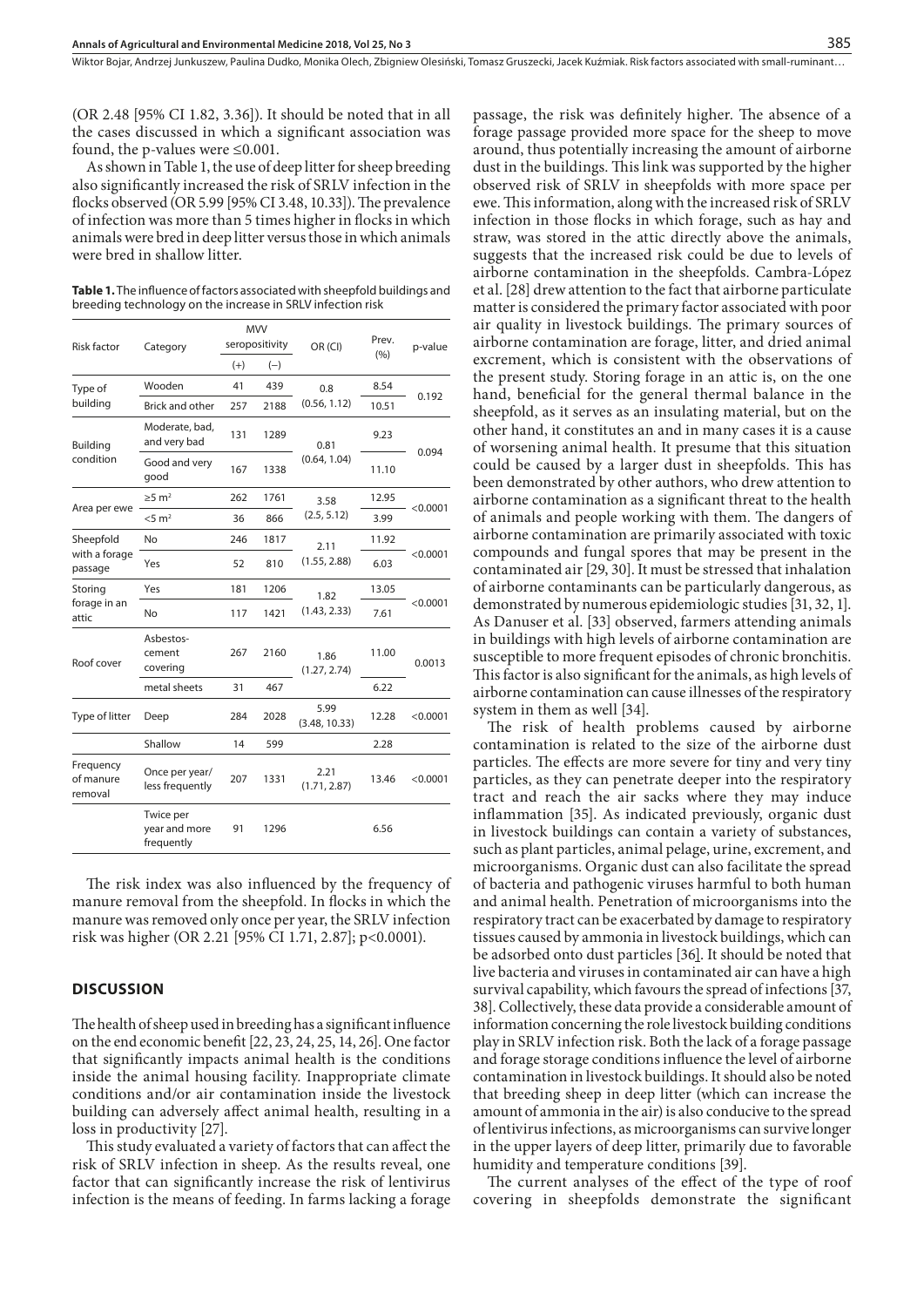impact of environmental conditions, including airborne contamination, on the risk of lentivirus infection. The risk decreases if the roof is covered with metal sheeting (i.e., material with a smooth surface). As reported by various authors, surface porosity affects the settling of dust and humidity. Moreover, surfaces with higher porosity can facilitate the survival of bacteria and viruses. An example of such a material pertinent to this study is asbestos. Asbestos is a very popular material used for roof construction in Eastern Europe [40]; however, due to its known adverse health effects, particularly for humans, the European Union ordered that it should be removed by 2032, a process that is currently ongoing. The danger of asbestos results primarily from its corrosion due to atmospheric conditions and mechanical damage. In such cases, respirable fibers are released into the atmosphere, which can cause respiratory system damage if inhaled [41]. A significant characteristic of asbestos is its high porosity, which increases when it is damaged. The resulting pores can be ideal places for dust to settle, and this dust can carry pathogenic microorganisms [37, 38, 35]. The results of the presented study demonstrate that the risk of lentivirus infection in sheep is significantly higher in animals housed in livestock buildings with asbestos roof covering.

#### **CONCLUSIONS**

386

The results of the presented study indicate that environmental factors associated with the housing facility significantly affect the risk of SRLV infection in sheep. Special attention should be given to technologies used in sheep breeding and how these technologies affect airborne contaminant levels. In animal husbandry, only those technologies that will substantially limit levels of airborne contaminants in livestock buildings should be employed. In developing future programmes aimed at eliminating SRLV infections in sheep, improvements in the zoohygenic conditions of the flock of sheep being bred should also be taken into consideration.

#### **Acknowledgements**

This study was supported by Project No. NN 311 609 638. The authors express their thanks to David Robinette, PhD. from ScienceDocs Inc. for language editing.

## **REFERENCES**

- 1. Arsenault J, Dubreuil P, Girard CH, Simard C, Belanger D. Maedi-visna impact on productivity in Quebeck sheep flocks (Canada). Prev Vet Med. 2003; 50: 125–137.
- 2. Junkuszew A. Growth and slaughter value of lambs from a maedi visna virus infected sheep flock. Monograph Rozprawy Naukowe UP w Lublinie 344 WUP Lublin 2010.
- 3. Lipecka Cz, Kuźmak J, Junkuszew A, Kozaczyńska B, Gruszecki TM. The Relations between breed and age associated susceptibility/ resistance of sheep infection with meadi visna virus (MVV). Arch Tierz. Dummerstorf 2006; 49; 160–165.
- 4. Narayan O, Cork LC. Lentiviral diseases of sheep and goats: Chronic pneumonia leukoencephalomyelitis and arthritis. Rev Infect Dis. 1985;  $7:89 - 98.$
- 5. Lujan L, Begara I, Collie DDS, Watt NJ.. Ovine lentivirus (maedi-visna virus) protein expression in sheep alveolar macrophages. Vet Path. 1994; 31: 695–703.
- 6. Blacklaws BA, Berriatua E, Torsteinsdottir S, Watt NJ, de Andres D, Klein D, at al. Transmission of small ruminant lentiviruses. Vet Microbiol. 2004; 101: 199–208.
- 7. Reina R, Berriatua E, Lujan L, Juste R, Sanchez A, de Andres D, Amorena B. Prevention strategies against small ruminant lentiviruses: An update. Vet J. 2009; 182: 31–37.
- 8. Fisher JW, Menzies PI. Cost of a Maedi Visna Flock Certification Program and the Changes in Productivity and Economic Return. Sheep & Goat Res J. 2005; 20: 17–24.
- 9. Ganter M. Veterinary consultancy and health schemes in sheep: Experiences and reflections from a local German outlook. Small Ruminant Res. 2008; 76: 55–67.
- 10. Brodie S, Concha-Bermejillo A, Snowder G, Demartini J. Current concepts in the epizootiology, diagnosis and economic importance of ovine progressive pneumonia in North America. Small Ruminant Res. 1998; 27: 1–17.
- 11. Straub O. Maedi-visna virus infection in sheep. History and present knowledge. Comp Immune Microbiol Infec Dis. 2004; 27: 1–5.
- 12. Sigurdsson B, Palsson PA, Tryggvadottir A. Transmission experiments with maedi. J Infect Dis. 1953; 93: 166–175
- 13. Houwers DJ, Van der Molen, EJ. A five year serological survey of natural transmission of maedi-visna virus in flock of completed with postmortem investigation. J Vet Med. 1987; 34: 421–431.
- 14. Junkuszew A, Lipecka Cz, Gruszecki TM, Kuźmak J, Bojar W, Olech M, at al. Maedi-visna virus (MVV) in sheep flocks – the risks and scale of the problem. Animal Production Review. 2010; 9: 22–26.
- 15. Leginagoikoa I, Juste RA, Barandika J, Amorena B, De Andres D, Lujan L, Badiola J, Berriatua E. Extensive rearing hinders maedi–visna virus (MVV) infection in sheep. Vet Res. 2006; 37: 767–778.
- 16. Cochran WG. Sampling Techniques, 3rd Edition, Wiley. 1977.
- 17. Stevenson M. An Introduction to Veterinary Epidemiology. EpiCentre, IVABS, Massey University, Palmerston North, New Zealand. 2006; 1- 90.
- 18. Lohr SL. Sampling: Design and Analysis. Second edition. Cengage Learning Inc. Boston, 2009; pp 608.
- 19. Stevenson M, Heuer C. Functions for analysing epidemiological data. Package 'epiR'. EpiCentre, IVABS, Massey University, Palmerston North, New Zealand. 2012; 1–74.
- 20. Rothman KJ. Epidemiology An Introduction. Oxford University Press, London. 2002; 130–143.
- 21. Jewell NP. Statistics for Epidemiology. Chapman & Hall/CRC. London. 2004; 84 – 85.
- 22. Keen J, Hungerford L, Wittum T, Kwang J, Littledike ED. Rick factors for seroprevalence of ovine lentivirus in breeding ewe flocks in Nebraska USA. Prev Vet Med. 1997; 30: 81–94.
- 23. Dungu B, Vorster J, Bath GF, Verwoerd DW. The effect of a natural maedi-visna virus infection on the productivity of South African sheep Onderstepoort. J Vet Res. 2000; 67: 87–96.
- 24. Andersen CI, von Essen SG, Smith LM., Spencer J, Jolie R, Donham KJ. Respiratory symptoms and airway obstruction in swine veterinarians: A persistent problem. Am J Ind Med. 2004; 46: 386–392.
- 25. Peterhans E, Greenland T, Badiola J, Harkiss G, Bertoni G, Amorena B, at al. Routes of transmission and consequences of small ruminant lentiviruses (SRLVs) infection and eradication schemes. Vet Res. 2004; 35: 257–274.
- 26. Junkuszew A, Milerski M, Bojar W, Szczepaniak K, Le Scouarnec J, Tomczuk K, at al. Effect of various antiparasitic treatments on lamb growth and mortality. Small Ruminant Res. 2015; 123: 305–312.
- 27. Papanastasiou DK, Fidaros D, Bartzanas T, Kittas C. Monitoring particulate matter levels and climate conditions in a Greek sheep and goat livestock building. Environ Monit Assess. 2011; 183: 285–296.
- 28. Cambra-López M, Aarnink AJA, Zhao Y, Calvet S, Torres AG. Airborne particulate matter from livestock production systems: A review of an air pollution problem. Environ Pollut. 2010; 158: 1–17.
- 29. Bakutis B, Monstviliene E, Januskeviciene G. Analyses of airborne contamination with bacteria, endotoxins and dust in livestock barns and poultry houses. Acta Vet Brno. 2004; 73: 283–289.
- 30. Razote EB, Maghirang RG, Seitz LM, Jeon IJ. Characterization of volatile organic compounds on airborne dust in a swine finishing barn. T ASAE. 2004; 47: 1231–1238.
- 31. Melbostad E, Eduard W, Magnus P. Chronic bronchitis in farmers. Scand J Work Env Hea. 1997; 23: 271–280.
- 32. Radon K, Weber C, Iversen M, Danuser B, Pedersen S, Nowak D. Exposure assessment and lung function in pig and poultry farmers. Occup Environ Med. 2001; 58: 405–410.
- 33. Danuser B, Weber C, Künzli N, Schindler C, Nowak D. Respiratory symptoms in Swiss farmers: An epidemiological study of risk factors. Am J Ind Med. 2001; 39: 410–418.
- 34. Donham KJ. Association of environmental air contaminants with disease and productivity in swine. Am J Vet Res 1991; 52: 1723– 1730.